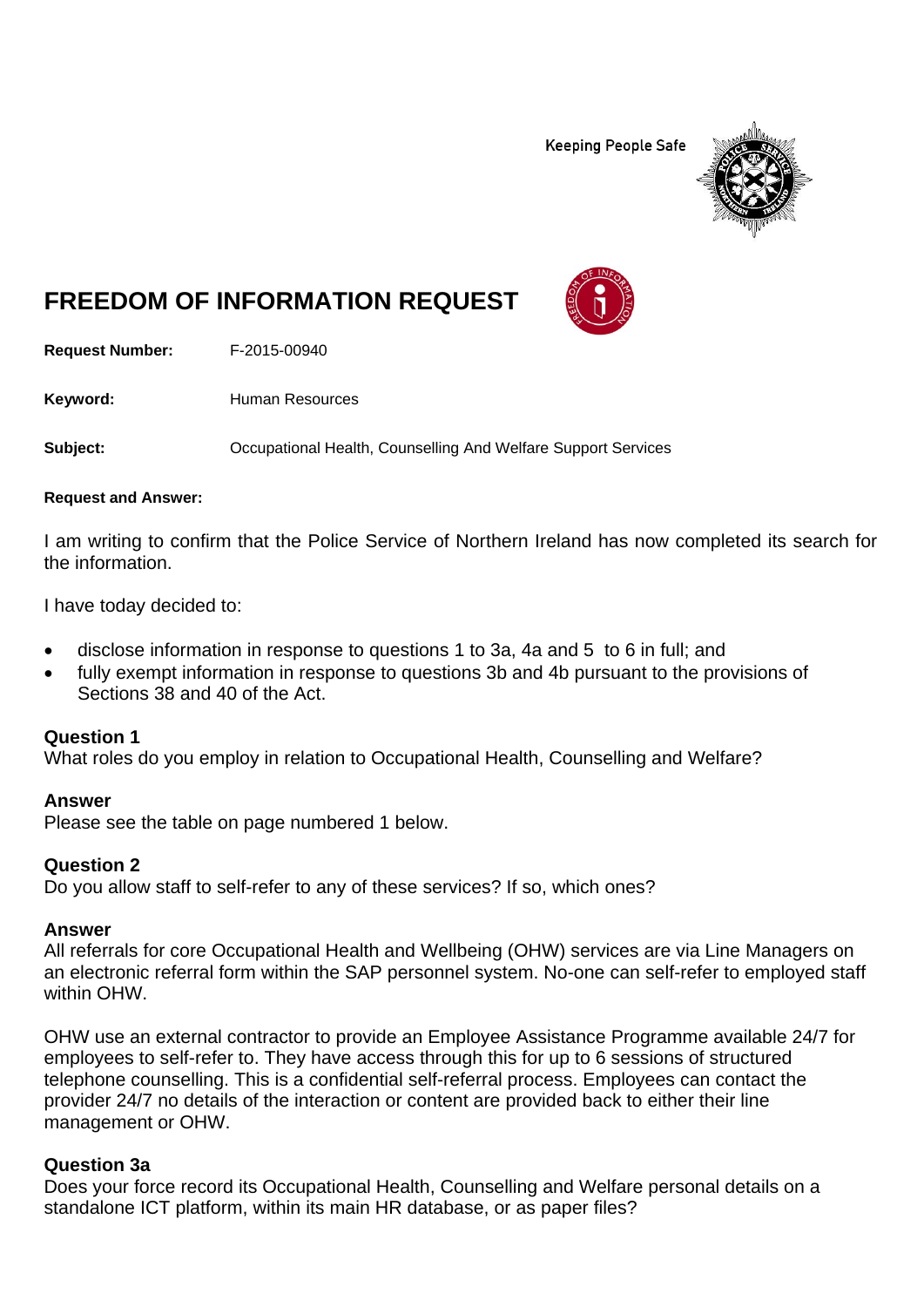## **Answer 3a**

OHW uses a separate ICT system to record all medical information and notes. The system is widely used in both private and public health services as a relatively standard product.

## **Question 4a**

What external Occupational Health and Welfare support do you provide? For example, Force Medical Advisor, counselling services, physiotherapy contract, the entire OHU function.

## **Answer 4a**

OHW use a number of external contractors to enable it to provide this service to currently serving officers and police staff within PSNI. OHW does not provide services to ex officers.

## **Question 3b**

Who is your ICT provider?

## **Question 4b**

Please could you provide details of any major contractor used?

## **Answer 3b and 4b**

Section 17(1) of the Freedom of Information Act 2000 requires the Police Service of Northern Ireland, when refusing to provide such information (because the information is exempt) to provide you the applicant with a notice which:

- (a) states that fact,
- (b) specifies the exemption in question and
- (c) states (if not otherwise apparent) why the exemption applies.

The exemption/s, as well as the factors the Department considered when deciding where the public interest lies, are listed below:

Section  $40(2)(a)(b)$  by virtue of Section  $40(3)(a)(i)$  – Personal Information Section  $38(1)(a)(b)$  – Health & Safety

Section 40, Personal Information, is an absolute exemption which means there is no requirement on the Public Authority to consider whether there is a public interest in disclosure. This is so because personal data is governed by other law (The Data Protection Act 1998). A disclosure under the Freedom of Information Act is a release of information to the world in general and not just to the individual applicant.

The information exempted by PSNI relates to third parties who we consider could be identified from that information. The release of names of individuals and companies constitutes the 'personal data' of those individuals. We have therefore considered whether the disclosure of this personal data is subject to the exemption at section 40(2) of the Freedom of Information Act 2000 (by virtue of s40 (3)(a)(i). If the disclosure of the personal data would contravene any of the eight data protection principles contained within the Data Protection Act 1998, the exemption at section 40(2) of the Freedom of Information Act 2000 will apply. Section 40(2) of the Freedom of Information Act 2000 by virtue of section 40(3)(a)(i) states:-

"(2) Any information to which a request for information relates is also exempt information if

a) it constitutes personal data which do not fall within subsection (1), and

b) either the first or the second condition below is satisfied.

(3) The first condition is –

a) in a case where the information falls within any of paragraphs (a) to (d) of the definition of "data" in section 1(1) of the Data Protection Act 1998, that the disclosure of the information to a member of the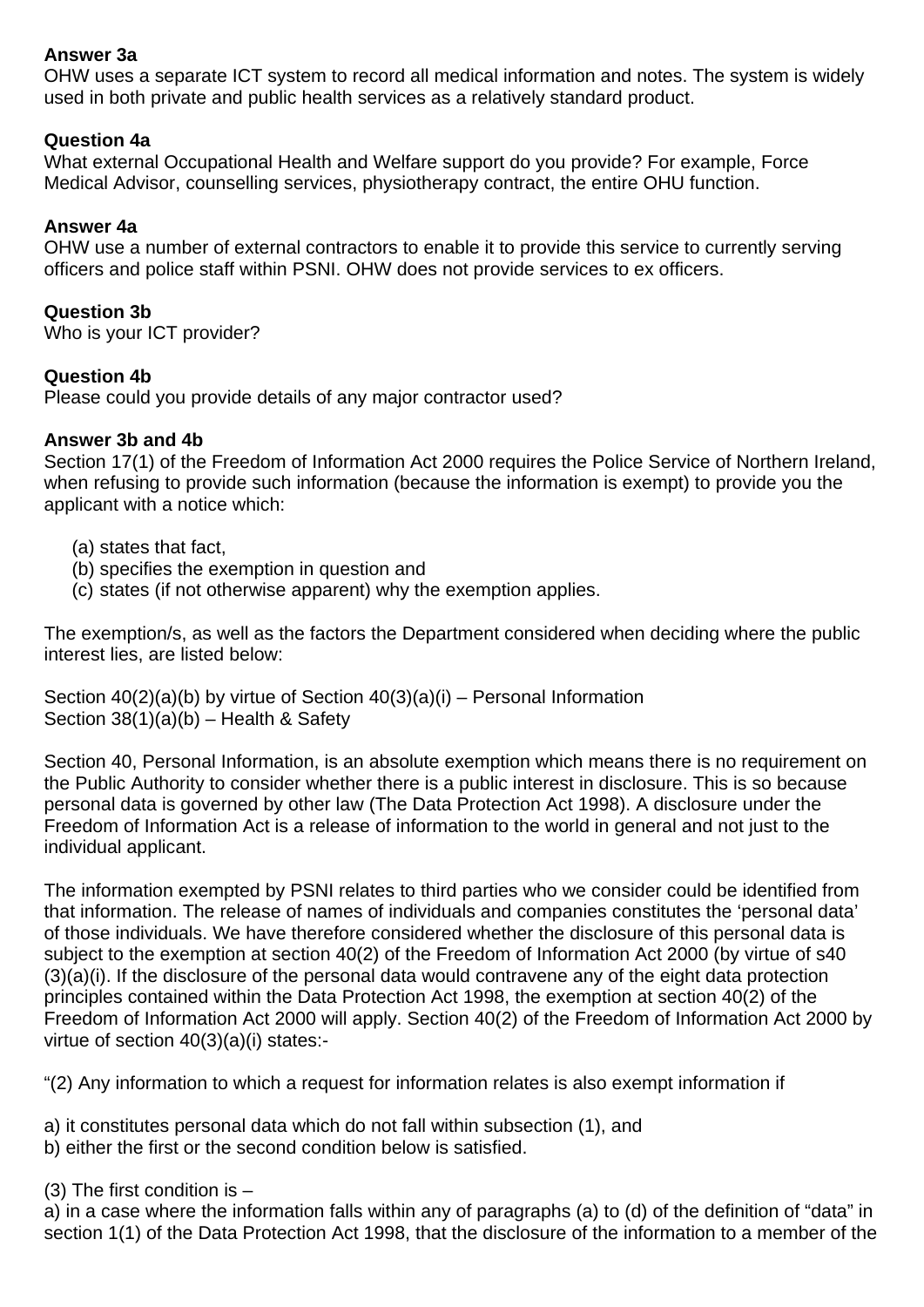public otherwise than under this Act would contravene – i. any of the data protection principles …"

The eight principles within the Data Protection Act, are principles of good information handling standards which PSNI must comply with in relation to how it handles personal information, including deciding whether to disclose it or not. In particular, the first principle requires personal data to be processed 'fairly and lawfully'. In considering whether it is 'fair' to individuals and companies to release this information about them, PSNI considered the likely expectations of those individuals and the nature of the information involved. It is unlikely that it would be within the expectations of these individuals that their identification information would be put into the public domain. Therefore disclosure would be in contravention of the first Data Protection Principle as it would be 'unfair' to those individuals to release it and PSNI has removed that information.

Section 38 is a qualified and prejudice-based exemption. This means that the legislators have determined that it is necessary to evidence the harm in release and to conduct a public interest test.

## **Harm Test**

Releasing the names of companies or individuals engaged by the PSNI would be likely to bring the company or an individual to the attention of terrorists. The terrorist threat can take a number of forms, as terrorists may use a variety of methods of attack to achieve their objectives. By identifying specific companies working for the Police Service under the current level of security threat, the personal safety of their staff and that of their families and/or property could be put at risk of terrorist attack. Identifying individuals would place them at increased risk.

## **Public Interest Test**

## Factors Favouring Release

Releasing information would promote openness and transparency. The public would be better informed about the companies and individuals engaged by the PSNI in providing a service and it would assist the understanding of how PSNI spend funds for services provided by outside agencies.

## Factors Favouring Retention

Terrorist activity is a real and current threat and the PSNI has a duty of care to protect anyone working for the Service. The PSNI will not disclose any information which may increase the risk of harm to any individual providing a service to the PSNI. To highlight these companies and individuals could endanger their employees and also their families.

## **Decision**

Whilst openness and accountability surrounding the use of public funds and the companies used by the PSNI are always strong arguments in favour of releasing information, the balance will always favour retention where there is a significant risk to the safety of individuals. Any outside companies or individuals providing a service to the PSNI entrust that appropriate decisions are taken with regard to their protection.

At this time, the Service is under severe dissident threat and to release the names of companies and individuals providing a service to the PSNI could assist terrorists in targeting these individuals. The safety of individuals is of paramount importance and the PSNI will not put the lives of individuals at risk.

All requests made under FOIA are applicant blind. A request must be treated as such and a public authority will always view any disclosure as into the public domain and not just to the individual requesting the information. Therefore, at this time, it is our opinion that for these reasons the information should not be disclosed.

## **Question 5**

Which role/department provides clinical reassurance for your Occupational Health, Counselling and Welfare services?